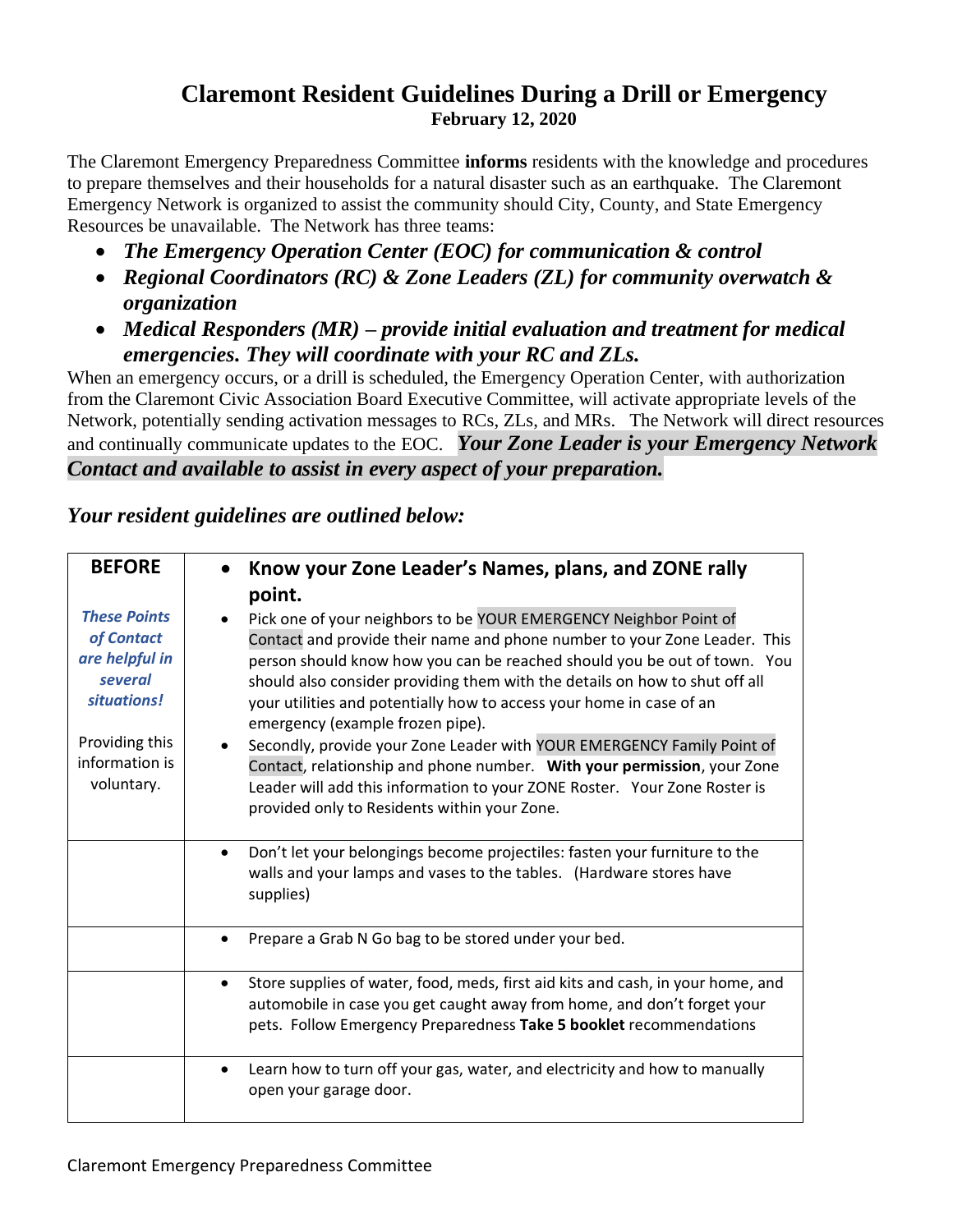| Equip a survival storage container so you can live, sleep and barbeque meals<br>$\bullet$<br>outside your home.                                                                                                                                                                                      |
|------------------------------------------------------------------------------------------------------------------------------------------------------------------------------------------------------------------------------------------------------------------------------------------------------|
| Make a plan for contact with family members if telephone and internet<br>$\bullet$<br>communications are not operating.                                                                                                                                                                              |
| Make sure your lot number is written in BOLD size on your OK/Help Banner;<br>$\bullet$<br>store it in an accessible location.                                                                                                                                                                        |
| Become a Claremont Emergency Preparedness Volunteer - Zone Leader,<br>$\bullet$<br>Regional Coordinators, Emergency Operation Center Staffing, Medical Team,<br>and/or Search and Rescue Team.                                                                                                       |
| WHY DROP, COVER, AND HOLD ON?<br><b>COVER!  HOLD ON!</b>                                                                                                                                                                                                                                             |
| Why is it important to do a Drop, Cover, and Hold On drill? To react quickly<br>you must practice often. You may only have seconds to protect yourself in an<br>earthquake, before strong shaking knocks you down--or drops something on<br>you. Practicing helps you be ready to respond.           |
| If you are inside a building, move no more than a few steps, then Drop,<br>Cover and Hold On:<br><b>DROP</b> to the ground (before the earthquake drops you!),<br>$\circ$<br>Take COVER by getting under a sturdy desk or table, and<br>$\circ$<br>HOLD ON to it until the shaking stops.<br>$\circ$ |
| Stay indoors untill the shaking stops and you are sure it is safe to exit. In<br>most buildings in Oregon you are safer if you stay where you are until the<br>shaking stops.                                                                                                                        |
| Check your family, home, pets & friends first<br>٠                                                                                                                                                                                                                                                   |
| Move all vehicles from the garage & park them away from objects that might<br>fall or collapse in an emergency                                                                                                                                                                                       |
| Move your emergency supplies to a stable area<br>٠                                                                                                                                                                                                                                                   |
| Retrieve Grab-N-Go bag that is stocked with supplies listed in the Take 5<br>booklet                                                                                                                                                                                                                 |
| Check all utilities and shut off as necessary<br>$\bullet$                                                                                                                                                                                                                                           |
|                                                                                                                                                                                                                                                                                                      |
| Place OK/HELP Banner in front window; obviously a HELP will bring<br>٠<br>immediate assistance.                                                                                                                                                                                                      |
| Meet at the Zone rally point to provide zone leader with your family's status<br>٠<br>and IMMEDIATE Needs.<br>Medical<br>$\circ$<br>Evacuation<br>$\circ$<br>Shelter (home may be uninhabitable)<br>$\circ$                                                                                          |
| Assist neighbors as able                                                                                                                                                                                                                                                                             |
|                                                                                                                                                                                                                                                                                                      |